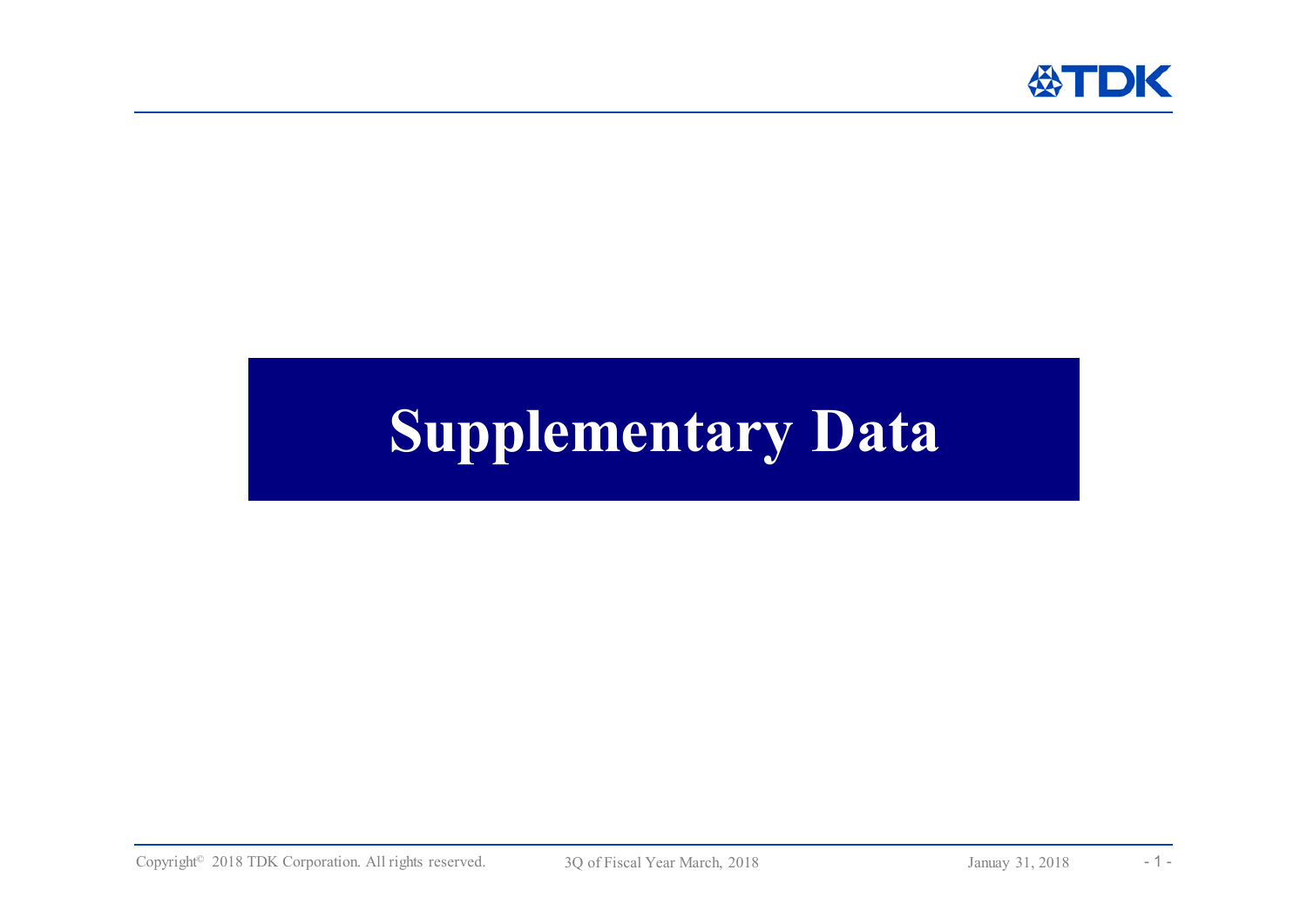### **Quarterly Sales and Operating Income by Segment**



|                  |                                      | FY March 2017 |        |        |        | FY March 2018 |                |        |        |           |              |
|------------------|--------------------------------------|---------------|--------|--------|--------|---------------|----------------|--------|--------|-----------|--------------|
|                  | (Yen billions)                       | <b>1Q</b>     | 2Q     | 3Q     | 4Q     | <b>Total</b>  | 1 <sub>Q</sub> | 2Q     | 3Q     | <b>4Q</b> | <b>Total</b> |
| Net Sales        | Capacitors                           | 34.4          | 33.7   | 33.6   | 35.0   | 136.8         | 36.3           | 39.2   | 40.1   |           |              |
|                  | <b>Inductive Devices</b>             | 35.7          | 35.5   | 36.6   | 37.6   | 145.3         | 37.6           | 40.5   | 40.3   |           |              |
|                  | Other Passive Components             | 62.6          | 70.0   | 72.8   | 40.7   | 246.1         | 29.6           | 31.8   | 32.3   |           |              |
|                  | <b>Passive Components</b>            | 132.7         | 139.2  | 143.0  | 113.3  | 528.2         | 103.5          | 111.5  | 112.7  |           |              |
|                  | <b>Sensor Application Products</b>   | 10.4          | 10.5   | 10.5   | 11.5   | 42.9          | 16.4           | 20.2   | 21.6   |           |              |
|                  | Recording Devices                    | 55.9          | 57.3   | 66.0   | 63.0   | 242.3         | 56.7           | 61.8   | 62.3   |           |              |
|                  | Other Magnetic Application Products  | 21.4          | 21.6   | 21.6   | 22.9   | 87.6          | 23.3           | 23.7   | 24.6   |           |              |
|                  | <b>Magnetic Application Products</b> | 77.3          | 78.9   | 87.7   | 85.9   | 329.9         | 80.0           | 85.6   | 86.9   |           |              |
|                  | <b>Film Application Products</b>     | 51.8          | 65.2   | 76.4   | 54.4   | 247.7         | 79.7           | 103.5  | 105.9  |           |              |
|                  | <b>Other</b>                         | 6.6           | 6.6    | 7.2    | 9.2    | 29.6          | 9.9            | 13.3   | 14.1   |           |              |
|                  | <b>Total</b>                         | 278.8         | 300.4  | 324.8  | 274.3  | 1,178.3       | 289.5          | 334.0  | 341.1  |           |              |
|                  | <b>Passive Components</b>            | 14.8          | 19.7   | 19.1   | 146.7  | 200.3         | 10.2           | 12.4   | 12.3   |           |              |
|                  | <b>Sensor Application Products</b>   | (1.0)         | (1.8)  | (1.5)  | (2.2)  | (6.5)         | (4.6)          | (6.1)  | (3.9)  |           |              |
| Operating Income | <b>Magnetic Application Products</b> | 4.1           | 5.8    | 7.0    | (7.3)  | 9.7           | 4.8            | 6.1    | 8.3    |           |              |
|                  | <b>Film Application Products</b>     | 7.1           | 13.0   | 16.2   | 5.0    | 41.2          | 12.7           | 21.3   | 23.6   |           |              |
|                  | Other                                | (1.5)         | (2.6)  | (1.0)  | (2.2)  | (7.3)         | 0.3            | (1.2)  | (0.4)  |           |              |
|                  | <b>Sub Total</b>                     | 23.4          | 34.1   | 39.8   | 140.0  | 237.4         | 23.5           | 32.5   | 39.9   |           |              |
|                  | Corporate and Eliminations           | (6.9)         | (6.3)  | (7.3)  | (8.2)  | (28.8)        | (7.9)          | (5.9)  | (7.5)  |           |              |
|                  | <b>Total</b>                         | 16.5          | 27.8   | 32.5   | 131.8  | 208.7         | 15.6           | 26.6   | 32.4   |           |              |
| Ex-rate          | $USS$ (JPY)                          | 108.37        | 102.47 | 109.19 | 113.85 | 108.46        | 111.16         | 111.01 | 112.97 |           |              |
|                  | EURO (JPY)                           | 122.41        | 114.36 | 117.74 | 121.25 | 118.92        | 122.02         | 130.26 | 133.00 |           |              |

Copyright<sup>©</sup> 2018 TDK Corporation. All rights reserved. 3Q of Fiscal Year March, 2018 Januay 31, 2018 - 2 -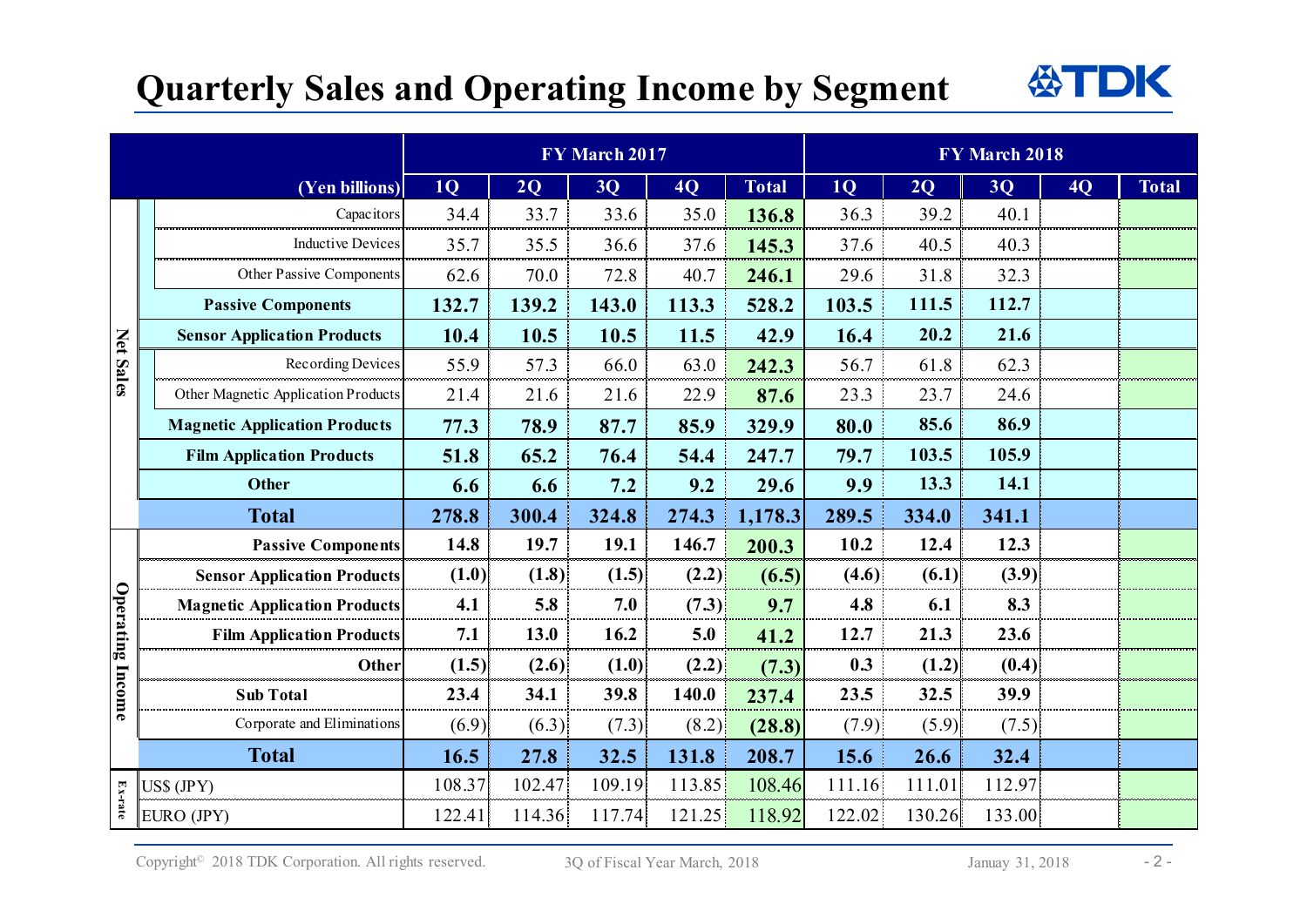68.683.163.4102.580.270.6160.783.22 8/.5 88.0  $2^{0.9}$  84.9 167.687.55 88.0 90.0  $\frac{13}{249}$  91.3 160.088.0 $84.9$   $86.0$ 170.090.099.0 $\theta$ 20406080100120140160180(Yen billions) **Capital Expenditure Depreciation R&D** FY14/3 FY15/3 FY16/3 FY17/3 FY18/3**Expenses** InitialProjections Projections FY18/33 FY14/3 FY15/3 FY16/3 FY17/3 FY18/3 FY18/3 FY14/3 FY15/3 FY16/3 FY17/3 CurrentInitialProjections Projections CurrentFY14/3 FY15/3 FY16/3 FY17/3 FY18/3 InitialProjections ProjectionsFY18/3Current

### **Forex Sensitivity (impact by 1 (one) yen change)**

- $\bullet$ **US\$ : Sales 7.0 billion yen, Operating Income 1.2 billion yen**
- $\bullet$ **EURO : Sales 1.5 billion yen, Operating Income 0.2 billion yen**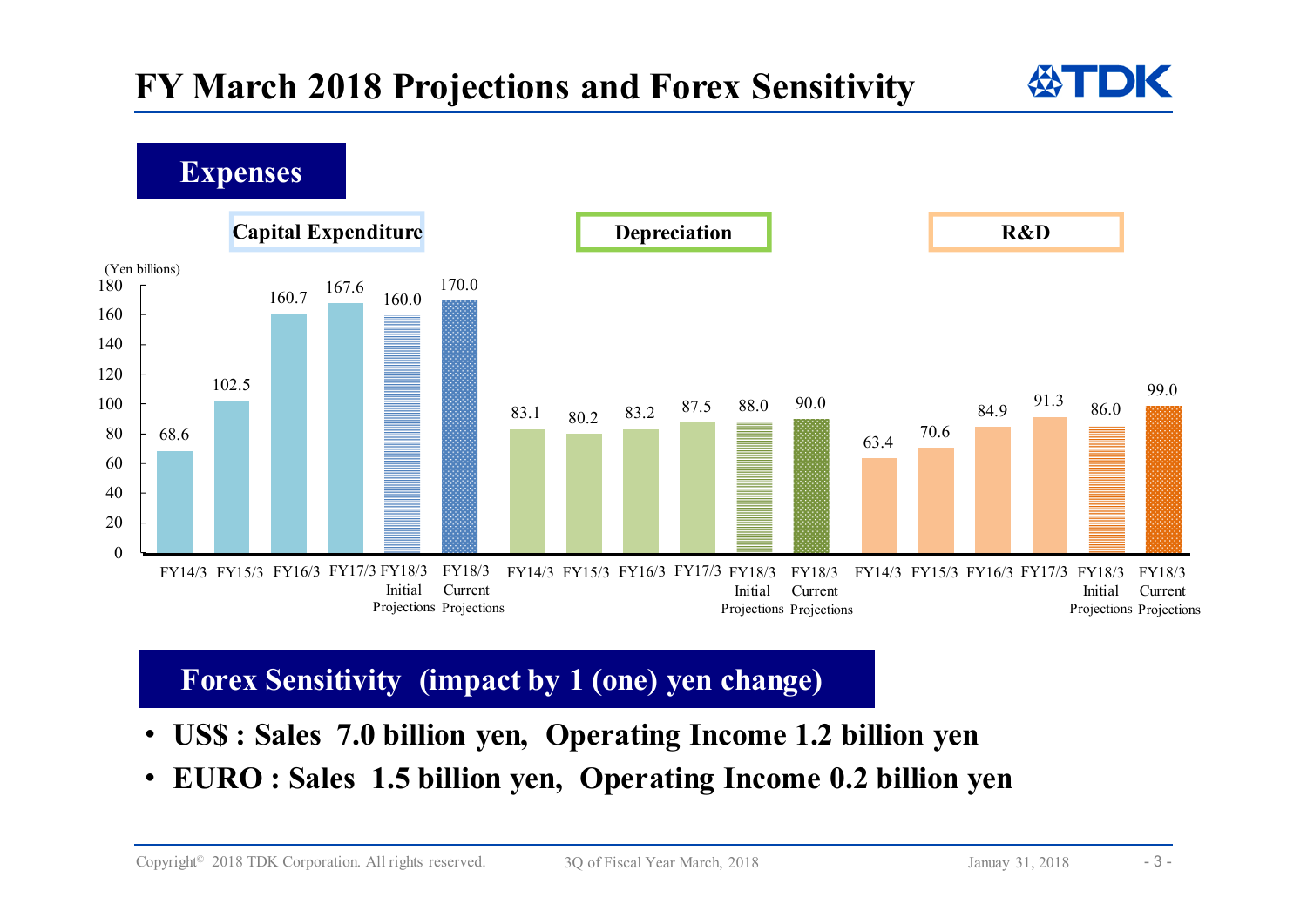| (Yen billions)                    | <b>March End,</b><br>2017 | September End,<br>2017 | <b>December End,</b><br>2017 | <b>Change from</b><br><b>Sep End, 2017</b> |
|-----------------------------------|---------------------------|------------------------|------------------------------|--------------------------------------------|
| <b>Total Asset</b>                | 1,664.3                   | 1,944.2                | 1,963.7                      | 19.5                                       |
| <b>Total Liability</b>            | 862.2                     | 1,111.3                | 1,093.3                      | (18.0)                                     |
| <b>Stockholders' Equity</b>       | 793.6                     | 826.3                  | 863.5                        | 37.2                                       |
| (Comprehensive Income)            | (108.6)                   | (92.5)                 | (69.4)                       | 23.1                                       |
| <b>Stockholders' Equity Ratio</b> | $47.7\%$                  | $42.5\%$               | 44.0%                        | $+1.5$ pt                                  |
| <b>Cash and Cash Equivalents</b>  | 386.5                     | 349.7                  | 317.3                        | (32.4)                                     |
| Interest-bearing Debt $(*1)$      | 334.1                     | 514.8                  | 492.9                        | (21.9)                                     |
| Net Cash $(*2)$                   | 52.4                      | (165.1)                | (175.6)                      | (10.5)                                     |

\*1: Short-term debt + Current installments of long-term debt + Long-term debt, excluding current installments

\*2: Cash and Cash Equivalents - Interest-bearing Debt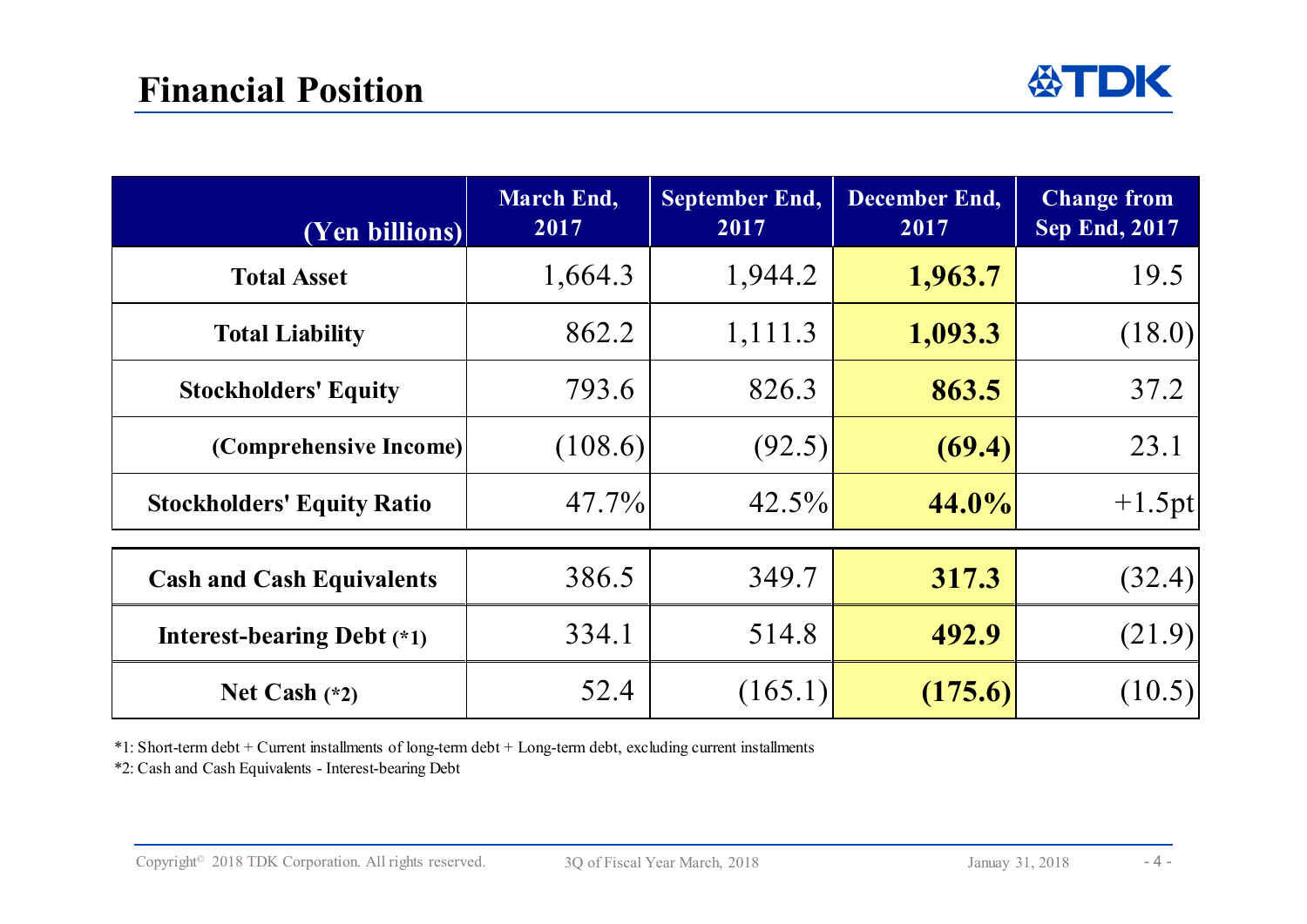

| (Yen billions)                                                                | FY March 2017<br><b>Results through 3Q</b> | FY March 2018<br><b>Results through 3Q</b> | YoY<br><b>Change</b> |
|-------------------------------------------------------------------------------|--------------------------------------------|--------------------------------------------|----------------------|
| <b>Operating Cash Flow</b>                                                    | 115.4                                      | <b>31.0</b>                                | (84.4)               |
| <b>Investing Cash Flow</b>                                                    | (137.8)                                    | (203.7)                                    | (65.9)               |
| <b>Free Cash Flow</b>                                                         | (22.4)                                     | (172.7)                                    | (150.3)              |
| <b>Financing Cash Flow</b>                                                    | 43.1                                       | 113.0                                      | 69.9                 |
| <b>Effect of Exchange Rate Changes on</b><br><b>Cash and Cash Equivalents</b> | 4.6                                        | 8.7                                        | 4.1                  |
| <b>Cash and Cash Equivalents</b>                                              | 293.9                                      | 279.4                                      | 14.5                 |

| (Yen billions)                       | FY March 2017<br><b>Results through 3Q</b> | FY March 2018<br><b>Results through 3Q</b> | YoY<br><b>Change</b> |
|--------------------------------------|--------------------------------------------|--------------------------------------------|----------------------|
| <b>Capital Expenditures</b>          | 134.5                                      | <b>133.0</b>                               |                      |
| <b>Depreciation and Amortization</b> | 64.5                                       | 67.2                                       |                      |

Copyright<sup>©</sup> 2018 TDK Corporation. All rights reserved. 3Q of Fiscal Year March, 2018 Januay 31, 2018 - 5 -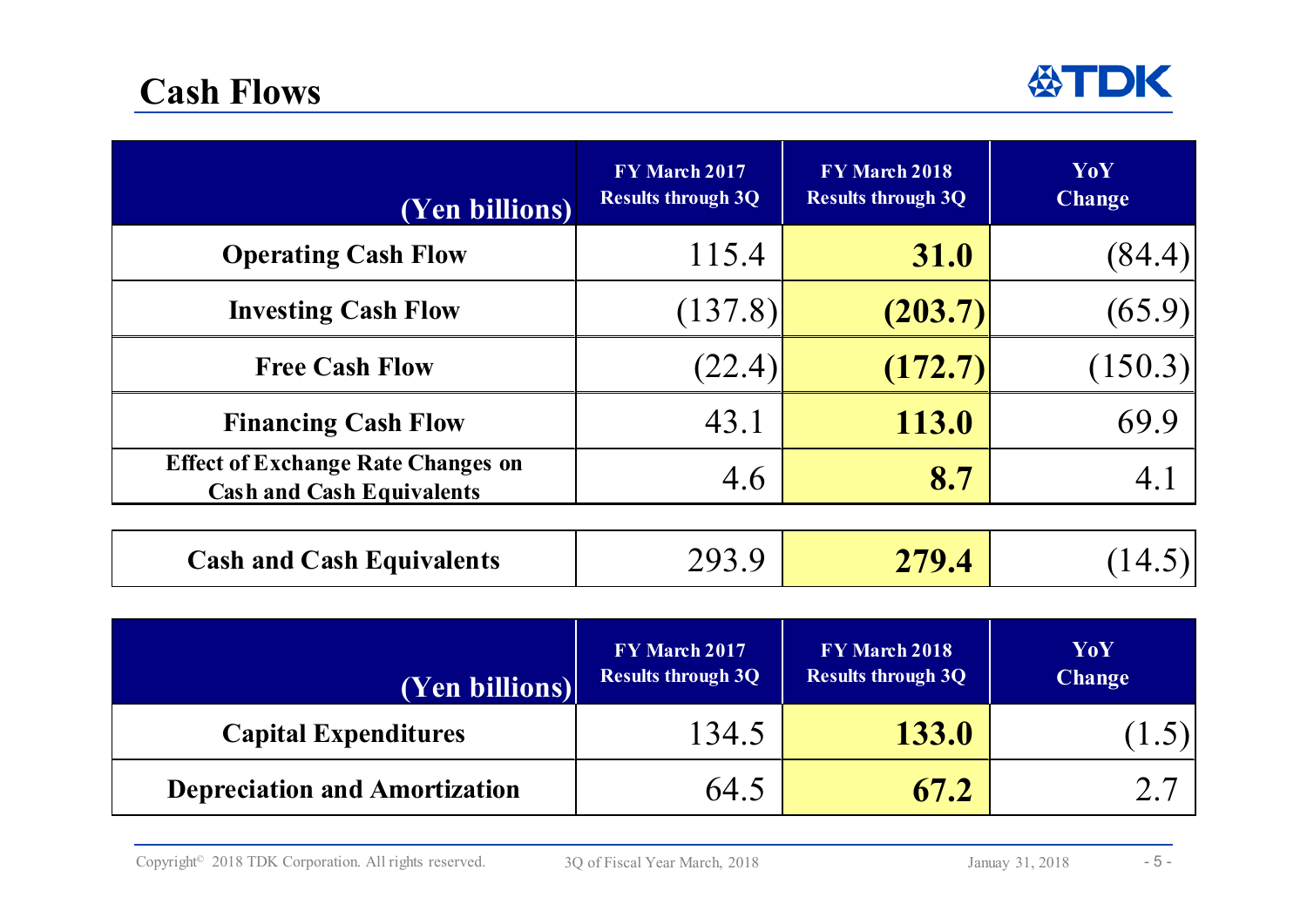#### **Quarterly Sales by Applications (1Q of FY March 2017 –3Q of FY March 2018)**



Copyright<sup>©</sup> 2018 TDK Corporation. All rights reserved. 3Q of Fiscal Year March, 2018 Januay 31, 2018 - 6 -

**公TDK**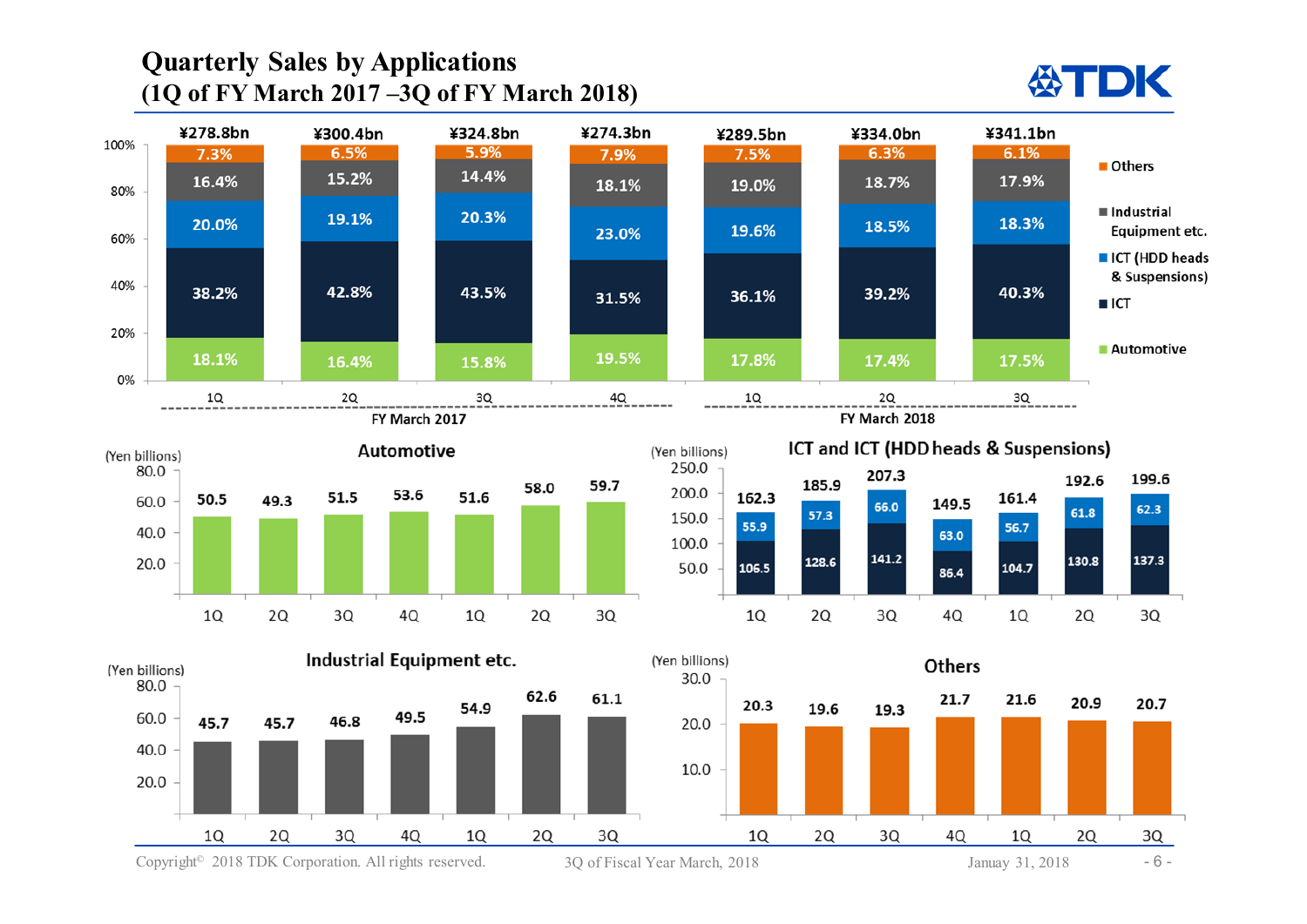#### **Passive Components Business Quarterly Sales by Applications (1Q of FY March 2017 –3Q of FY March 2018)**



Copyright<sup>©</sup> 2018 TDK Corporation. All rights reserved. 3Q of Fiscal Year March, 2018 Januay 31, 2018 -7 -

**公TDK**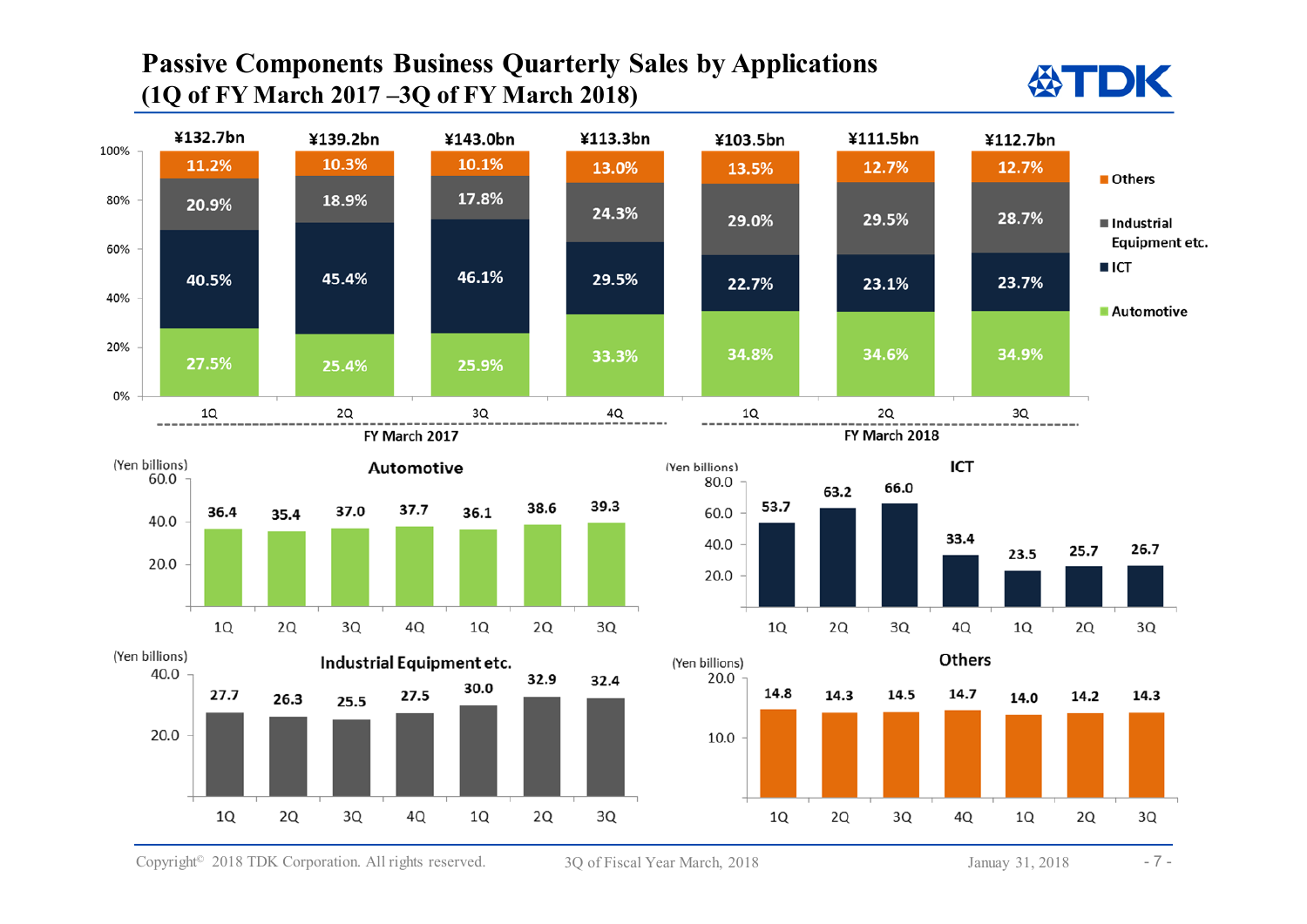## **ASTDK**









**Capital expenditures & Depreciation and Amortization** 

Copyright<sup>®</sup> 2018 TDK Corporation. All rights reserved. 3Q of Fiscal Year March, 2018 Januay 31, 2018 - 8 -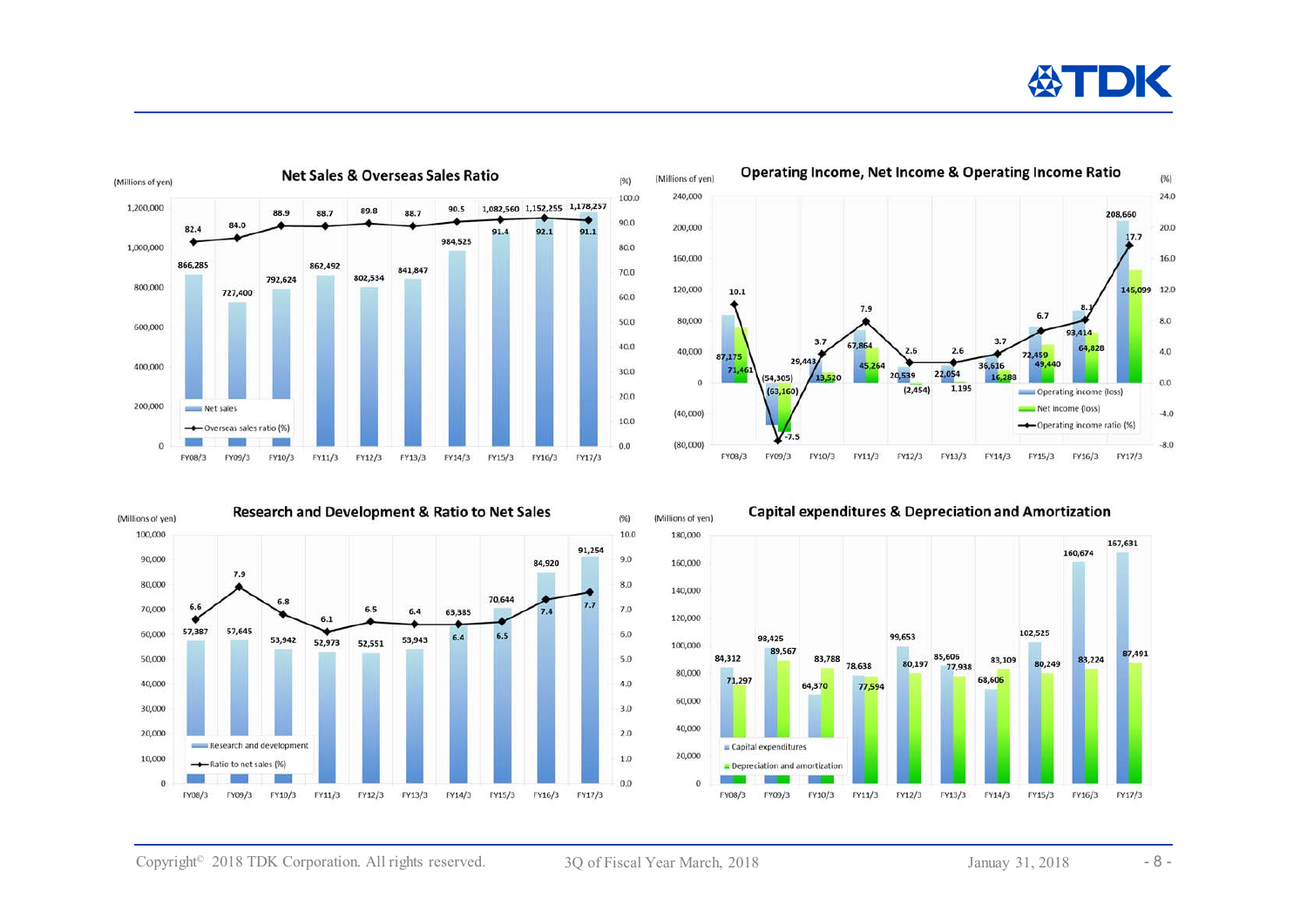









Copyright<sup>®</sup> 2018 TDK Corporation. All rights reserved. 3Q of Fiscal Year March, 2018 Januay 31, 2018 - 9 -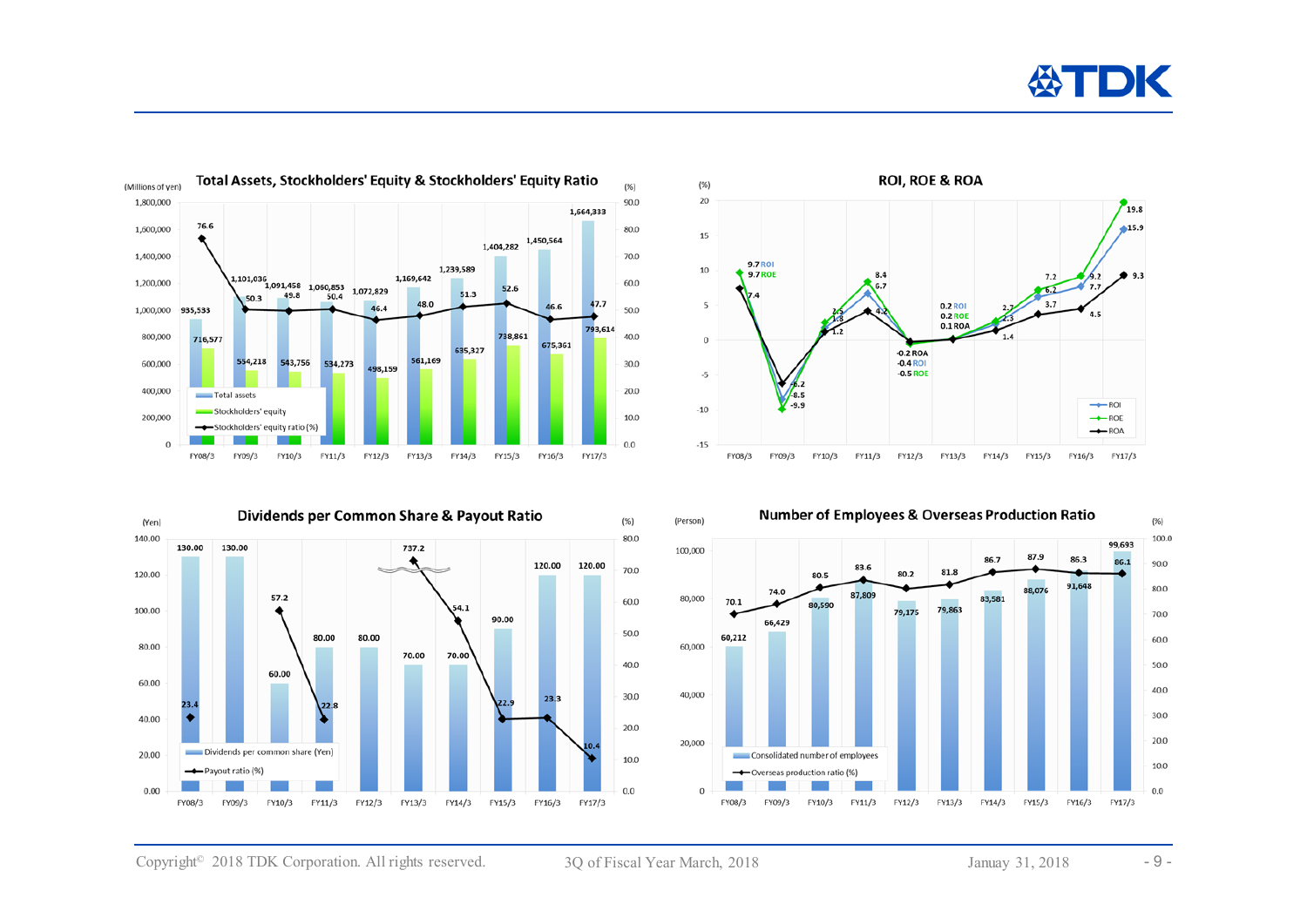公TD

This material contains forward-looking statements, including projections, plans, policies, management strategies, targets, schedules, understandings, and evaluations about TDK, or its group companies (TDK Group). These forward-looking statements are based on the current forecasts, estimates, assumptions, plans, beliefs, and evaluations of the TDK Group in light of the information currently available to it, and contain known and unknown risks, uncertainties, and other factors. The TDK Group therefore wishes to caution readers that, being subject to risks, uncertainties, and other factors, the TDK Group's actual results, performance, achievements, or financial position could be materially different from any future results, performance, achievements, or financial position expressed or implied by these forward-looking statements, and the TDK Group undertakes no obligation to publicly update or revise any forwardlooking statements after the issue of this material except as provided for in laws and ordinances. The electronics markets in which the TDK Group operates are highly susceptible to rapid changes, risks, uncertainties, and other factors that can have significant effects on the TDK Group including, but not limited to, shifts in technology, fluctuations in demand, prices, interest and foreign exchange rates, and changes in economic environments, conditions of competition, laws and regulations. Also, since the purpose of these materials is only to give readers a general outline of business performance, many numerical values are shown in units of a billion yen. Because original values, which are managed in units of a million yen, are rounded off, the totals, differences, etc. shown in these materials may appear inaccurate. If detailed figures are necessary, please refer to our financial statements and supplementary materials.